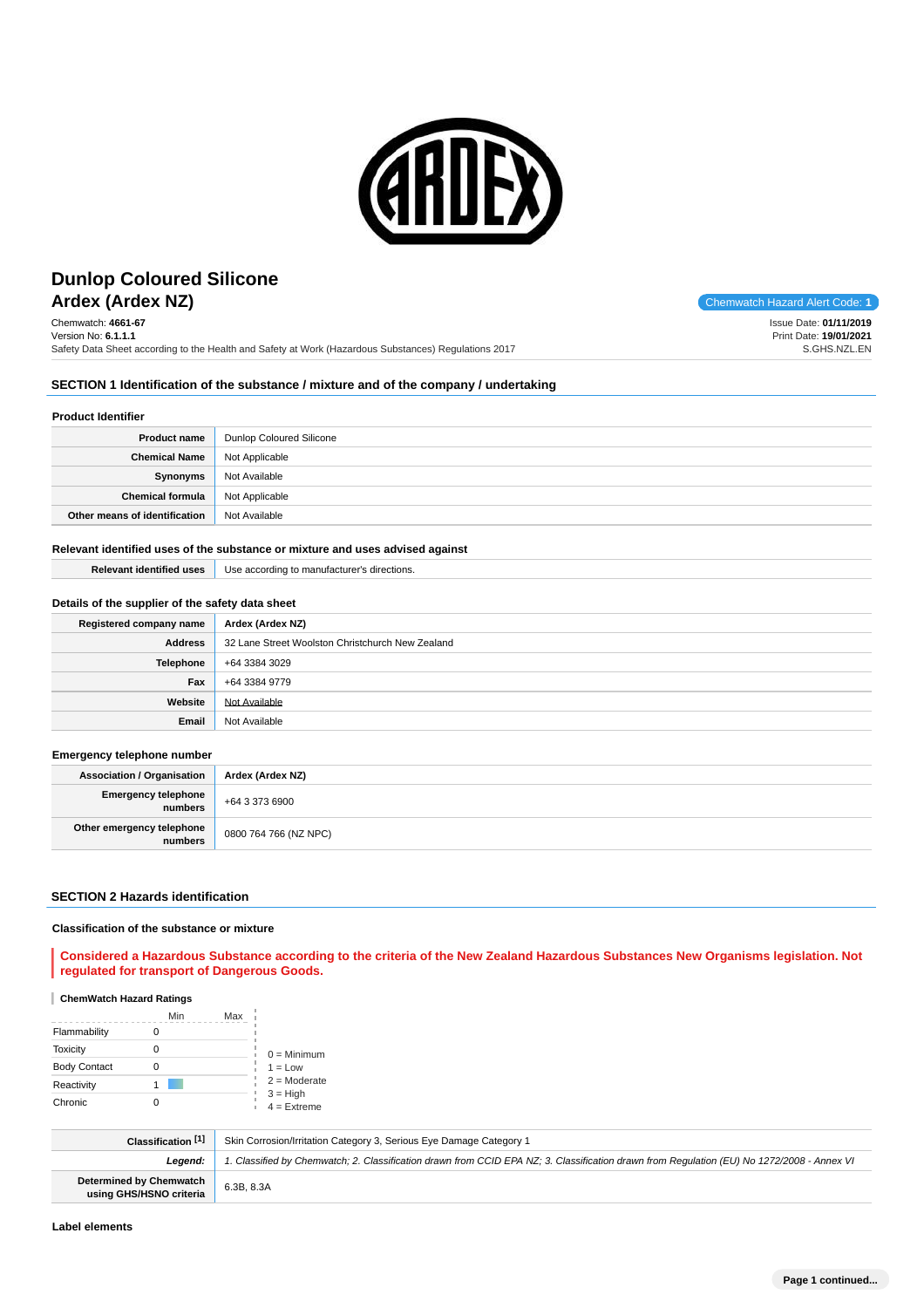| Hazard pictogram(s)                          |                              |  |
|----------------------------------------------|------------------------------|--|
| <b>Signal word</b>                           | <b>Danger</b>                |  |
| Hazard statement(s)                          |                              |  |
| H316                                         | Causes mild skin irritation. |  |
| H318                                         | Causes serious eye damage.   |  |
| <b>Precautionary statement(s) Prevention</b> |                              |  |

| P280 | Wear protective gloves/protective clothing/eve protection/face protection. |
|------|----------------------------------------------------------------------------|
|      |                                                                            |

## **Precautionary statement(s) Response**

|             | <b>P305+P351+P338</b>   IF IN EYES: Rinse cautiously with water for several minutes. Remove contact lenses, if present and easy to do. Continue rinsing. |
|-------------|----------------------------------------------------------------------------------------------------------------------------------------------------------|
| <b>P310</b> | Immediately call a POISON CENTER/doctor/physician/first aider.                                                                                           |
| P332+P313   | If skin irritation occurs: Get medical advice/attention.                                                                                                 |

#### **Precautionary statement(s) Storage**

Not Applicable

## **Precautionary statement(s) Disposal**

Not Applicable

## **SECTION 3 Composition / information on ingredients**

#### **Substances**

See section below for composition of Mixtures

#### **Mixtures**

| <b>CAS No</b> | %[weight] | Name                  |
|---------------|-----------|-----------------------|
| 17689-77-9    | $5$       | ethyltriacetoxysilane |
| 63148-62-9    | NotSpec   | polydimethylsiloxane  |
| Not Available | NotSpec   | fillers               |
| Not Available | NotSpec   | auxillary substances  |

#### **SECTION 4 First aid measures**

| Description of first aid measures |                                                                                                                                                                                                                                        |  |
|-----------------------------------|----------------------------------------------------------------------------------------------------------------------------------------------------------------------------------------------------------------------------------------|--|
| <b>Eye Contact</b>                | If this product comes in contact with eyes:<br>▶ Wash out immediately with water.<br>If irritation continues, seek medical attention.<br>Removal of contact lenses after an eye injury should only be undertaken by skilled personnel. |  |
| <b>Skin Contact</b>               | If skin or hair contact occurs:<br>Flush skin and hair with running water (and soap if available).<br>Seek medical attention in event of irritation.                                                                                   |  |
| Inhalation                        | If fumes, aerosols or combustion products are inhaled remove from contaminated area.<br>Other measures are usually unnecessary.                                                                                                        |  |
| Ingestion                         | Immediately give a glass of water.<br>First aid is not generally required. If in doubt, contact a Poisons Information Centre or a doctor.                                                                                              |  |

#### **Indication of any immediate medical attention and special treatment needed**

Treat symptomatically.

#### **SECTION 5 Firefighting measures**

#### **Extinguishing media**

- Foam.
- Dry chemical powder.
- $\blacktriangleright$  BCF (where regulations permit).
- Carbon dioxide.

## **Special hazards arising from the substrate or mixture**

| Fire Incompatibility    | Avoid contamination with oxidising agents i.e. nitrates, oxidising acids, chlorine bleaches, pool chlorine etc. as ignition may result |
|-------------------------|----------------------------------------------------------------------------------------------------------------------------------------|
| Advice for firefighters |                                                                                                                                        |
|                         |                                                                                                                                        |
|                         | Alert Fire Brigade and tell them location and nature of bazard                                                                         |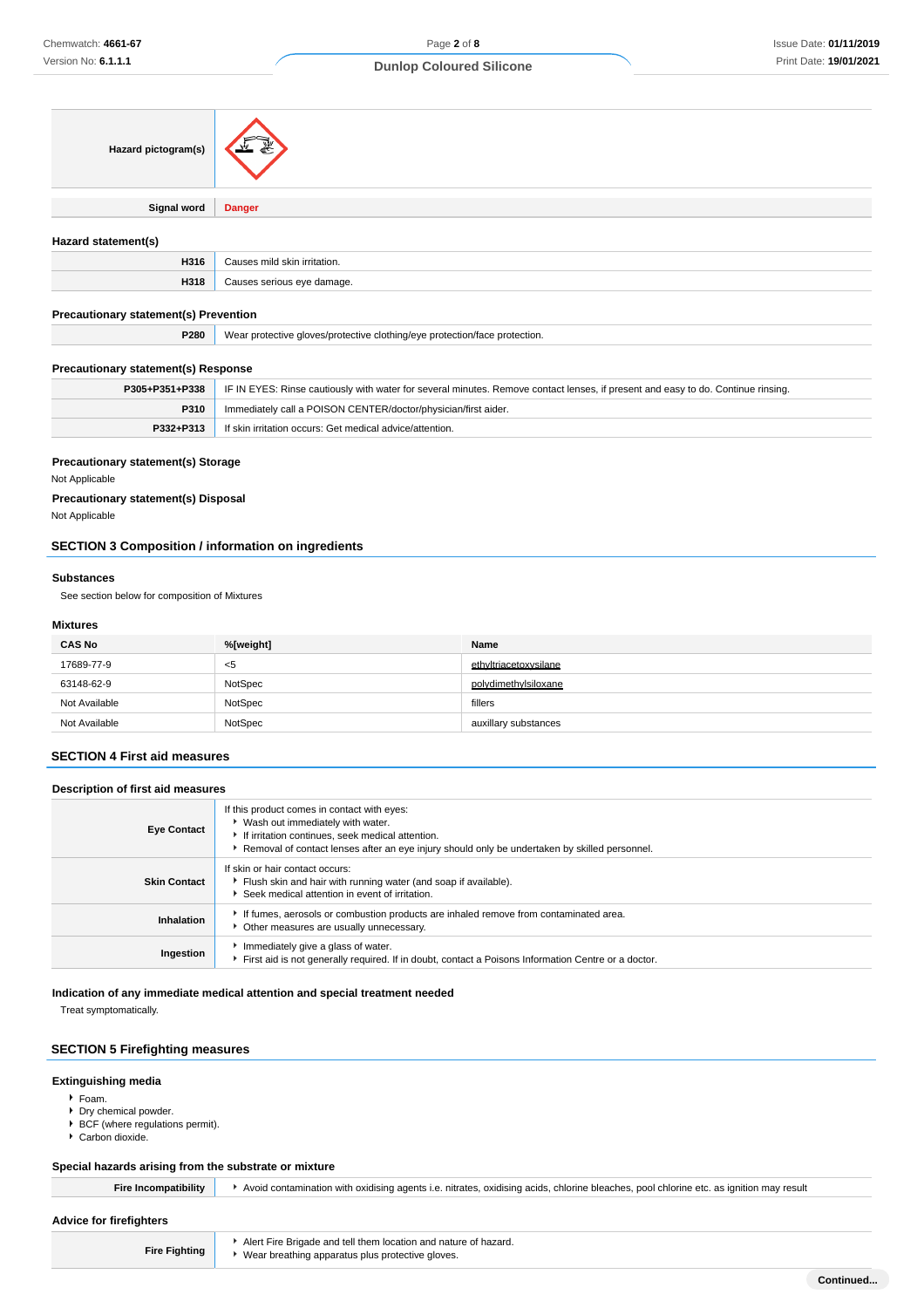|                              | Prevent, by any means available, spillage from entering drains or water courses.<br>▶ Use water delivered as a fine spray to control fire and cool adjacent area.                                                                                                                                                                                                                                                                                                                                                                                                                                                                                                                                                                                                                   |
|------------------------------|-------------------------------------------------------------------------------------------------------------------------------------------------------------------------------------------------------------------------------------------------------------------------------------------------------------------------------------------------------------------------------------------------------------------------------------------------------------------------------------------------------------------------------------------------------------------------------------------------------------------------------------------------------------------------------------------------------------------------------------------------------------------------------------|
| <b>Fire/Explosion Hazard</b> | Combustible. Will burn if ignited.<br>Combustion products include:<br>carbon monoxide (CO)<br>carbon dioxide (CO2)<br>other pyrolysis products typical of burning organic material.<br>Hot organic vapours or mist are capable of sudden spontaneous combustion when mixed with air even at temperatures below their published<br>autoignition temperatures.<br>• The temperature of ignition decreases with increasing vapour volume and vapour/air contact times and is influenced by pressure change.<br>Ignition may occur under elevated-temperature process conditions especially in processes performed under vacuum subjected to sudden<br>ingress of air or in processes performed at elevated pressure, where sudden escape of vapours or mists to the atmosphere occurs. |

#### **SECTION 6 Accidental release measures**

#### **Personal precautions, protective equipment and emergency procedures** See section 8

## **Environmental precautions**

See section 12

#### **Methods and material for containment and cleaning up**

| <b>Minor Spills</b> | Clean up all spills immediately.<br>Avoid contact with skin and eyes.<br>Wear impervious gloves and safety goggles.<br>Trowel up/scrape up.                                                                                                                     |
|---------------------|-----------------------------------------------------------------------------------------------------------------------------------------------------------------------------------------------------------------------------------------------------------------|
| <b>Major Spills</b> | Clear area of personnel and move upwind.<br>Alert Fire Brigade and tell them location and nature of hazard.<br>* Control personal contact with the substance, by using protective equipment.<br>Prevent spillage from entering drains, sewers or water courses. |

Personal Protective Equipment advice is contained in Section 8 of the SDS.

## **SECTION 7 Handling and storage**

| Precautions for safe handling |                                                                                                                                                                                      |  |  |
|-------------------------------|--------------------------------------------------------------------------------------------------------------------------------------------------------------------------------------|--|--|
| Safe handling                 | Limit all unnecessary personal contact.<br>▶ Wear protective clothing when risk of exposure occurs.<br>Use in a well-ventilated area.<br>Avoid contact with incompatible materials.  |  |  |
| Other information             | Store in original containers.<br>Keep containers securely sealed.<br>Store in a cool, dry, well-ventilated area.<br>Store away from incompatible materials and foodstuff containers. |  |  |
|                               |                                                                                                                                                                                      |  |  |

## **Conditions for safe storage, including any incompatibilities**

| Suitable container      | Metal can or drum<br>Packaging as recommended by manufacturer.<br>• Check all containers are clearly labelled and free from leaks. |
|-------------------------|------------------------------------------------------------------------------------------------------------------------------------|
| Storage incompatibility | Avoid contamination of water, foodstuffs, feed or seed.<br>Avoid reaction with oxidising agents                                    |

## **SECTION 8 Exposure controls / personal protection**

#### **Control parameters**

**Occupational Exposure Limits (OEL)**

#### **INGREDIENT DATA**

Not Available

#### **Emergency Limits**

| Ingredient            | <b>Material name</b>                                                                |                     |  | TEEL-2    | TEEL-3      |
|-----------------------|-------------------------------------------------------------------------------------|---------------------|--|-----------|-------------|
| polydimethylsiloxane  | Dimethyl siloxane; (Dimethylpolysiloxane; Syltherm XLT; Syltherm 800; Silicone 360) |                     |  | 720 mg/m3 | 4,300 mg/m3 |
| Ingredient            | <b>Original IDLH</b>                                                                | <b>Revised IDLH</b> |  |           |             |
|                       |                                                                                     |                     |  |           |             |
| ethyltriacetoxysilane | Not Available                                                                       | Not Available       |  |           |             |
| polydimethylsiloxane  | Not Available                                                                       | Not Available       |  |           |             |

#### **Exposure controls**

|                         | Engineering controls are used to remove a hazard or place a barrier between the worker and the hazard. Well-designed engineering controls can<br>be highly effective in protecting workers and will typically be independent of worker interactions to provide this high level of protection. |
|-------------------------|-----------------------------------------------------------------------------------------------------------------------------------------------------------------------------------------------------------------------------------------------------------------------------------------------|
| Appropriate engineering | The basic types of engineering controls are:                                                                                                                                                                                                                                                  |
| controls                | Process controls which involve changing the way a job activity or process is done to reduce the risk.                                                                                                                                                                                         |
|                         | Enclosure and/or isolation of emission source which keeps a selected hazard "physically" away from the worker and ventilation that strategically                                                                                                                                              |
|                         | "adds" and "removes" air in the work environment.                                                                                                                                                                                                                                             |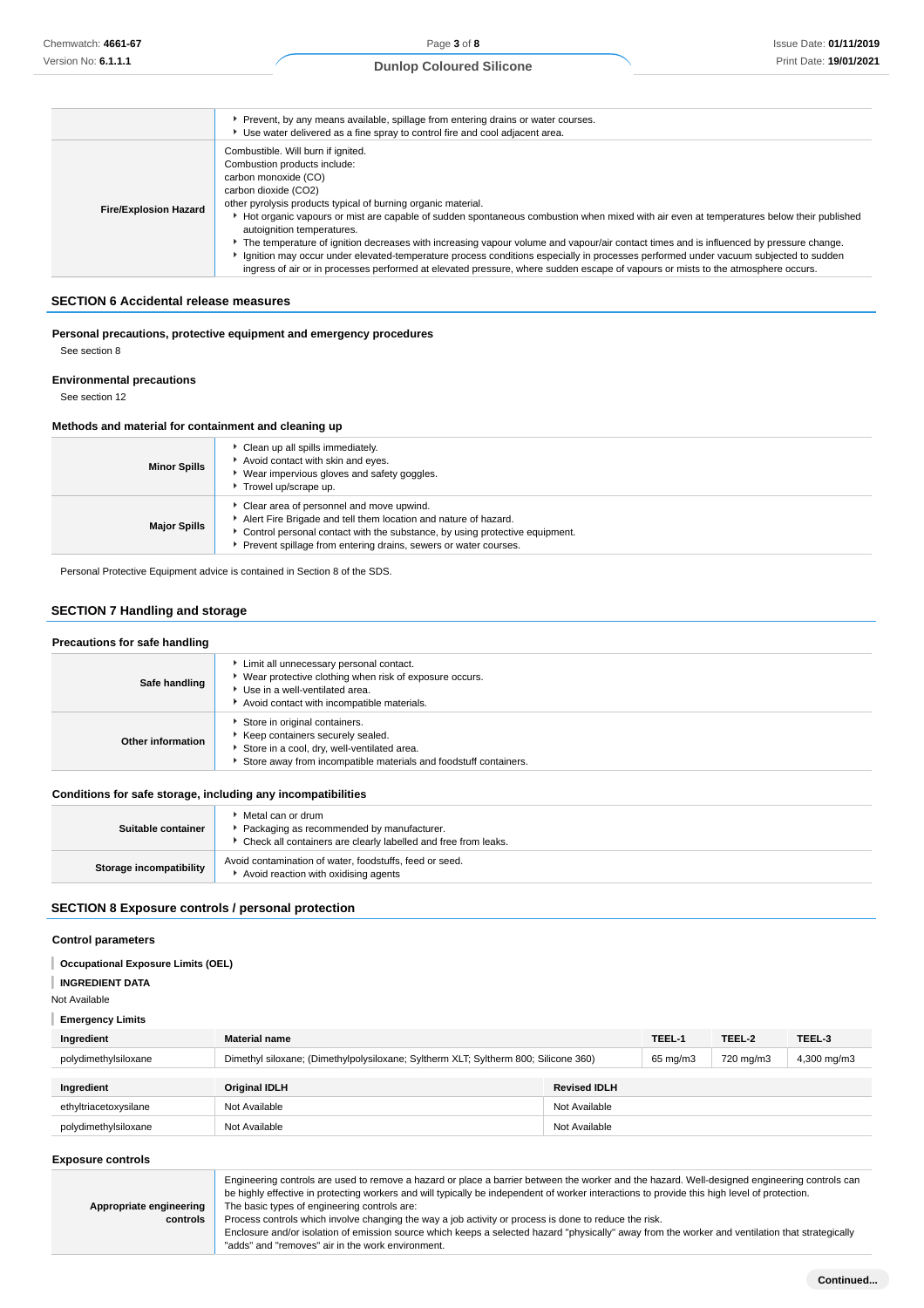Page **4** of **8**

| <b>Personal protection</b>   |                                                                                                                                                                                                                                                                                                                                                                                                                                            |
|------------------------------|--------------------------------------------------------------------------------------------------------------------------------------------------------------------------------------------------------------------------------------------------------------------------------------------------------------------------------------------------------------------------------------------------------------------------------------------|
| Eye and face protection      | Safety glasses with side shields<br>Chemical goggles.<br>Contact lenses may pose a special hazard; soft contact lenses may absorb and concentrate irritants. A written policy document, describing<br>the wearing of lenses or restrictions on use, should be created for each workplace or task. This should include a review of lens absorption<br>and adsorption for the class of chemicals in use and an account of injury experience. |
| <b>Skin protection</b>       | See Hand protection below                                                                                                                                                                                                                                                                                                                                                                                                                  |
| <b>Hands/feet protection</b> | Wear general protective gloves, eg. light weight rubber gloves.                                                                                                                                                                                                                                                                                                                                                                            |
| <b>Body protection</b>       | See Other protection below                                                                                                                                                                                                                                                                                                                                                                                                                 |
| Other protection             | No special equipment needed when handling small quantities.<br>OTHERWISE:<br>• Overalls.<br>Barrier cream.<br>Eyewash unit.                                                                                                                                                                                                                                                                                                                |

#### **Respiratory protection**

Type A-P Filter of sufficient capacity. (AS/NZS 1716 & 1715, EN 143:2000 & 149:2001, ANSI Z88 or national equivalent)

Selection of the Class and Type of respirator will depend upon the level of breathing zone contaminant and the chemical nature of the contaminant. Protection Factors (defined as the ratio of contaminant outside and inside the mask) may also be important.

| Required minimum protection factor | Maximum gas/vapour concentration present in air p.p.m. (by volume) | <b>Half-face Respirator</b> | <b>Full-Face Respirator</b> |
|------------------------------------|--------------------------------------------------------------------|-----------------------------|-----------------------------|
| up to 10                           | 1000                                                               | A-AUS / Class1 P2           | $\overline{\phantom{a}}$    |
| up to 50                           | 1000                                                               |                             | A-AUS / Class 1 P2          |
| up to 50                           | 5000                                                               | Airline <sup>'</sup>        |                             |
| up to 100                          | 5000                                                               | $\sim$                      | A-2 P2                      |
| up to $100$                        | 10000                                                              |                             | $A-3P2$                     |
| $100+$                             |                                                                    |                             | Airline**                   |

\* - Continuous Flow \*\* - Continuous-flow or positive pressure demand

A(All classes) = Organic vapours, B AUS or B1 = Acid gasses, B2 = Acid gas or hydrogen cyanide(HCN), B3 = Acid gas or hydrogen cyanide(HCN), E = Sulfur dioxide(SO2), G = Agricultural chemicals, K = Ammonia(NH3), Hg = Mercury, NO = Oxides of nitrogen, MB = Methyl bromide, AX = Low boiling point organic compounds(below 65 degC)

#### **SECTION 9 Physical and chemical properties**

#### **Information on basic physical and chemical properties**

**Appearance** Transparents or tinted paste with a pungent odour; does not mix with water. **Physical state** Non Slump Paste **Relative density (Water = 1)** 1.0 **Odour** Not Available **Partition coefficient n-octanol Not Available Odour threshold** Not Available **Auto-ignition temperature (°C)** 460 approx. **pH (as supplied)** Not Available **Decomposition temperature** Not Available **Melting point / freezing point CONFIDENTIAL CONFIDENTIAL CONFIDENTIAL CONFIDENTIAL CONFIDENTIAL Viscosity (cSt)** Not Available (°C) **Initial boiling point and boiling range (°C)** Not Available **Molecular weight (g/mol)** Not Applicable **range (°C)** Not Applicable **Flash point (°C)** Not Available **Taste** Not Available **Taste** Not Available **Evaporation rate** Not Available **Explosive properties** Not Available **Explosive properties** Not Available **Flammability** Not Available **Not Available Calculate Available Oxidising properties** Not Available Upper Explosive Limit (%) **Not Available Surface Tension (dyn/cm or Surface Tension (dyn/cm or mN/m) Not Available Lower Explosive Limit (%)** Not Available **Volatile Component (%vol)** Not Available **Vapour pressure (kPa)** Not Available **Gas group** Not Available **Gas group** Not Available **Solubility in water** Immiscible **pH as a solution (1%)** Not Available **Vapour density (Air = 1)** Not Available **VOC g/L** Not Available **VOC g/L** Not Available

#### **SECTION 10 Stability and reactivity**

| Reactivity                            | See section 7                                                             |
|---------------------------------------|---------------------------------------------------------------------------|
| <b>Chemical stability</b>             | Product is considered stable and hazardous polymerisation will not occur. |
| Possibility of hazardous<br>reactions | See section 7                                                             |
| <b>Conditions to avoid</b>            | See section 7                                                             |
| Incompatible materials                | See section 7                                                             |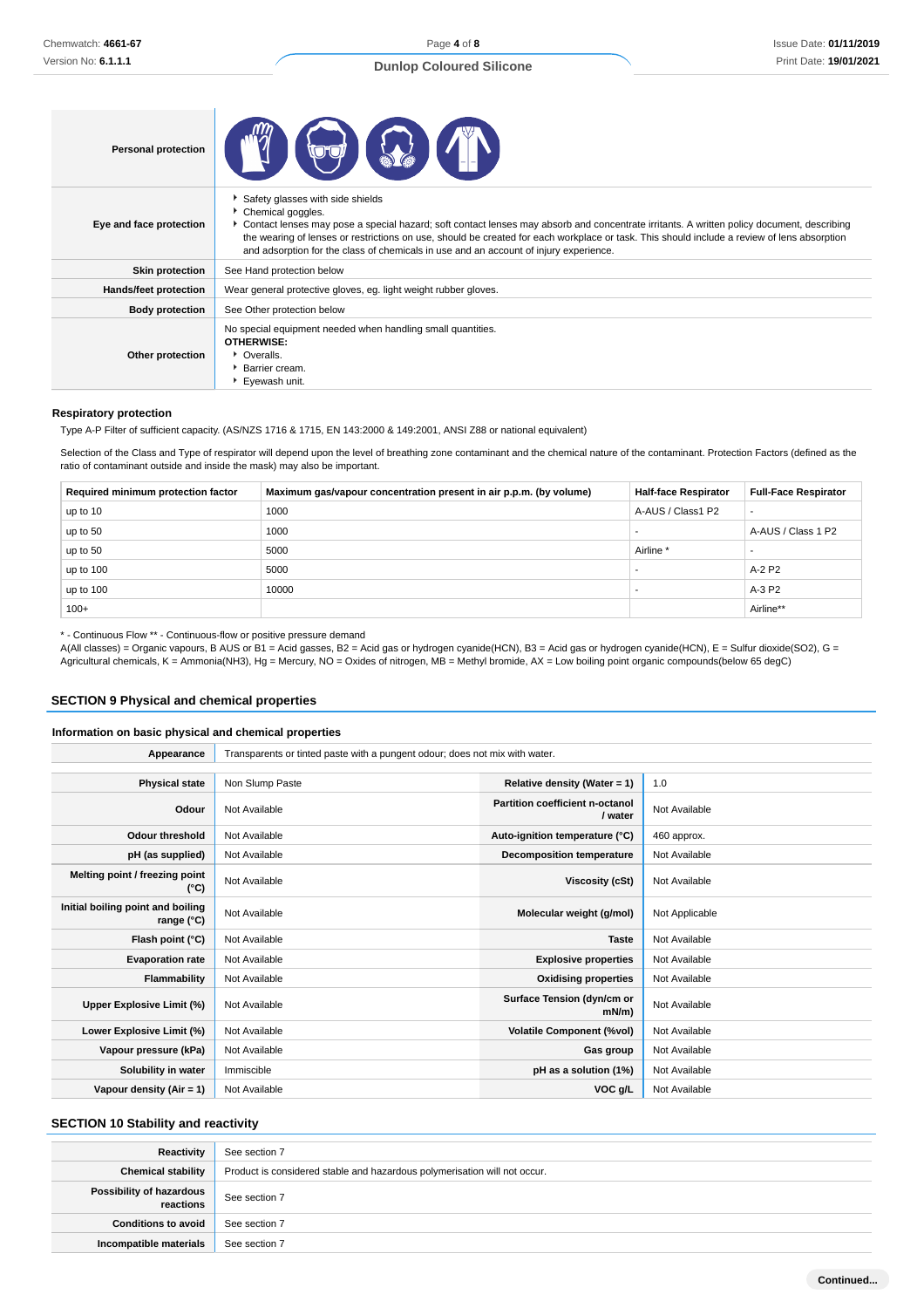## Page **5** of **8 Dunlop Coloured Silicone**

**Hazardous decomposition**

**SECTION 11 Toxicological information**

See section 5

| Information on toxicological effects |                                                                                                                                                                                                                                                                                                                                                                                                                                                                                                                                                                                                                                                                                                                                                                                                                                                                                                                                                                                                                                                                                                                                                                                                                                                                                                                                                                              |                                                                                                                                                                                                                                                                                                                                                                                                                          |  |  |
|--------------------------------------|------------------------------------------------------------------------------------------------------------------------------------------------------------------------------------------------------------------------------------------------------------------------------------------------------------------------------------------------------------------------------------------------------------------------------------------------------------------------------------------------------------------------------------------------------------------------------------------------------------------------------------------------------------------------------------------------------------------------------------------------------------------------------------------------------------------------------------------------------------------------------------------------------------------------------------------------------------------------------------------------------------------------------------------------------------------------------------------------------------------------------------------------------------------------------------------------------------------------------------------------------------------------------------------------------------------------------------------------------------------------------|--------------------------------------------------------------------------------------------------------------------------------------------------------------------------------------------------------------------------------------------------------------------------------------------------------------------------------------------------------------------------------------------------------------------------|--|--|
| Inhaled                              | The material is not thought to produce adverse health effects or irritation of the respiratory tract (as classified by EC Directives using animal<br>models). Nevertheless, good hygiene practice requires that exposure be kept to a minimum and that suitable control measures be used in an<br>occupational setting.                                                                                                                                                                                                                                                                                                                                                                                                                                                                                                                                                                                                                                                                                                                                                                                                                                                                                                                                                                                                                                                      |                                                                                                                                                                                                                                                                                                                                                                                                                          |  |  |
| Ingestion                            | The material has NOT been classified by EC Directives or other classification systems as "harmful by ingestion". This is because of the lack of<br>corroborating animal or human evidence.                                                                                                                                                                                                                                                                                                                                                                                                                                                                                                                                                                                                                                                                                                                                                                                                                                                                                                                                                                                                                                                                                                                                                                                   |                                                                                                                                                                                                                                                                                                                                                                                                                          |  |  |
| <b>Skin Contact</b>                  | The material is not thought to produce adverse health effects or skin irritation following contact (as classified by EC Directives using animal<br>models). Nevertheless, good hygiene practice requires that exposure be kept to a minimum and that suitable gloves be used in an occupational<br>setting.                                                                                                                                                                                                                                                                                                                                                                                                                                                                                                                                                                                                                                                                                                                                                                                                                                                                                                                                                                                                                                                                  |                                                                                                                                                                                                                                                                                                                                                                                                                          |  |  |
| Eye                                  | Although the material is not thought to be an irritant (as classified by EC Directives), direct contact with the eye may produce transient discomfort<br>characterised by tearing or conjunctival redness (as with windburn).                                                                                                                                                                                                                                                                                                                                                                                                                                                                                                                                                                                                                                                                                                                                                                                                                                                                                                                                                                                                                                                                                                                                                |                                                                                                                                                                                                                                                                                                                                                                                                                          |  |  |
| Chronic                              | Long-term exposure to the product is not thought to produce chronic effects adverse to the health (as classified by EC Directives using animal<br>models); nevertheless exposure by all routes should be minimised as a matter of course.                                                                                                                                                                                                                                                                                                                                                                                                                                                                                                                                                                                                                                                                                                                                                                                                                                                                                                                                                                                                                                                                                                                                    |                                                                                                                                                                                                                                                                                                                                                                                                                          |  |  |
|                                      | <b>TOXICITY</b>                                                                                                                                                                                                                                                                                                                                                                                                                                                                                                                                                                                                                                                                                                                                                                                                                                                                                                                                                                                                                                                                                                                                                                                                                                                                                                                                                              | <b>IRRITATION</b>                                                                                                                                                                                                                                                                                                                                                                                                        |  |  |
| <b>Dunlop Coloured Silicone</b>      | Not Available                                                                                                                                                                                                                                                                                                                                                                                                                                                                                                                                                                                                                                                                                                                                                                                                                                                                                                                                                                                                                                                                                                                                                                                                                                                                                                                                                                | Not Available                                                                                                                                                                                                                                                                                                                                                                                                            |  |  |
|                                      | <b>TOXICITY</b>                                                                                                                                                                                                                                                                                                                                                                                                                                                                                                                                                                                                                                                                                                                                                                                                                                                                                                                                                                                                                                                                                                                                                                                                                                                                                                                                                              | <b>IRRITATION</b>                                                                                                                                                                                                                                                                                                                                                                                                        |  |  |
| ethyltriacetoxysilane                | Oral(Rat) LD50; 1460 mg/kg[1]                                                                                                                                                                                                                                                                                                                                                                                                                                                                                                                                                                                                                                                                                                                                                                                                                                                                                                                                                                                                                                                                                                                                                                                                                                                                                                                                                | Not Available                                                                                                                                                                                                                                                                                                                                                                                                            |  |  |
|                                      | <b>TOXICITY</b>                                                                                                                                                                                                                                                                                                                                                                                                                                                                                                                                                                                                                                                                                                                                                                                                                                                                                                                                                                                                                                                                                                                                                                                                                                                                                                                                                              | <b>IRRITATION</b>                                                                                                                                                                                                                                                                                                                                                                                                        |  |  |
| polydimethylsiloxane                 | Dermal (rabbit) LD50: >0.002 mg/kg <sup>[2]</sup>                                                                                                                                                                                                                                                                                                                                                                                                                                                                                                                                                                                                                                                                                                                                                                                                                                                                                                                                                                                                                                                                                                                                                                                                                                                                                                                            | Eye (rabbit): 100 mg/1h - mild                                                                                                                                                                                                                                                                                                                                                                                           |  |  |
|                                      | Oral(Rat) LD50; >0.017 mg/kg <sup>[2]</sup>                                                                                                                                                                                                                                                                                                                                                                                                                                                                                                                                                                                                                                                                                                                                                                                                                                                                                                                                                                                                                                                                                                                                                                                                                                                                                                                                  |                                                                                                                                                                                                                                                                                                                                                                                                                          |  |  |
| Legend:                              | specified data extracted from RTECS - Register of Toxic Effect of chemical Substances                                                                                                                                                                                                                                                                                                                                                                                                                                                                                                                                                                                                                                                                                                                                                                                                                                                                                                                                                                                                                                                                                                                                                                                                                                                                                        | 1. Value obtained from Europe ECHA Registered Substances - Acute toxicity 2.* Value obtained from manufacturer's SDS. Unless otherwise                                                                                                                                                                                                                                                                                   |  |  |
|                                      |                                                                                                                                                                                                                                                                                                                                                                                                                                                                                                                                                                                                                                                                                                                                                                                                                                                                                                                                                                                                                                                                                                                                                                                                                                                                                                                                                                              |                                                                                                                                                                                                                                                                                                                                                                                                                          |  |  |
| <b>ETHYLTRIACETOXYSILANE</b>         | Asthma-like symptoms may continue for months or even years after exposure to the material ends. This may be due to a non-allergic condition<br>known as reactive airways dysfunction syndrome (RADS) which can occur after exposure to high levels of highly irritating compound. Main<br>criteria for diagnosing RADS include the absence of previous airways disease in a non-atopic individual, with sudden onset of persistent<br>asthma-like symptoms within minutes to hours of a documented exposure to the irritant. Other criteria for diagnosis of RADS include a reversible<br>airflow pattern on lung function tests, moderate to severe bronchial hyperreactivity on methacholine challenge testing, and the lack of minimal<br>lymphocytic inflammation, without eosinophilia.<br>The material may produce severe irritation to the eye causing pronounced inflammation. Repeated or prolonged exposure to irritants may<br>produce conjunctivitis.<br>The material may produce respiratory tract irritation, and result in damage to the lung including reduced lung function.<br>The material may cause skin irritation after prolonged or repeated exposure and may produce on contact skin redness, swelling, the production of<br>vesicles, scaling and thickening of the skin.<br>No data of toxicological significance identified in literature search. |                                                                                                                                                                                                                                                                                                                                                                                                                          |  |  |
| POLYDIMETHYLSILOXANE                 | non-sensitising in human patch test. [Xerox]*                                                                                                                                                                                                                                                                                                                                                                                                                                                                                                                                                                                                                                                                                                                                                                                                                                                                                                                                                                                                                                                                                                                                                                                                                                                                                                                                | No toxic response noted during 90 day subchronic inhalation toxicity studies The no observable effect level is 450 mg/m3. Non-irritating and<br>Siloxanes may impair liver and hormonal function, as well as the lung and kidney. They have not been found to be irritating to the skin and eyes.<br>They may potentially cause cancer (tumours of the womb in females) and may cause impaired fertility or infertility. |  |  |

The material may be irritating to the eye, with prolonged contact causing inflammation. Repeated or prolonged exposure to irritants may produce conjunctivitis.

| <b>Acute Toxicity</b>                       | $\boldsymbol{\mathsf{x}}$ | Carcinogenicity                 | - ×                       |
|---------------------------------------------|---------------------------|---------------------------------|---------------------------|
| <b>Skin Irritation/Corrosion</b>            | $\checkmark$              | Reproductivity                  | $\boldsymbol{\mathsf{x}}$ |
| <b>Serious Eye Damage/Irritation</b>        | $\checkmark$              | <b>STOT - Single Exposure</b>   | ×                         |
| <b>Respiratory or Skin</b><br>sensitisation | $\boldsymbol{\mathsf{x}}$ | <b>STOT - Repeated Exposure</b> | $\boldsymbol{\mathsf{x}}$ |
| <b>Mutagenicity</b>                         | ×                         | <b>Aspiration Hazard</b>        | ×                         |
|                                             |                           |                                 |                           |

**Legend:**  $\mathbf{X}$  – Data either not available or does not fill the criteria for classification

#### – Data available to make classification

## **SECTION 12 Ecological information**

#### **Toxicity Dunlop Coloured Silicone Endpoint Test Duration (hr) Species Value Source** Not<br>Available Not Not Available Not Available Not Available Not Available Not Available Not Ava<br>Available Ava Available Not Available **ethyltriacetoxysilane Endpoint Test Duration (hr) Species Value Source**  $\left\lfloor \begin{array}{ccc} \text{\small LO} & \text{\small 96} \end{array} \right\rfloor$  96  $\left\lfloor \begin{array}{ccc} \text{\small 99} & \text{\small 191mg/L} \end{array} \right\rfloor$ EC50 48 Crustacea Crustacea 62mg/L 2 EC50 72 Algae or other aquatic plants 23.03mg/L 2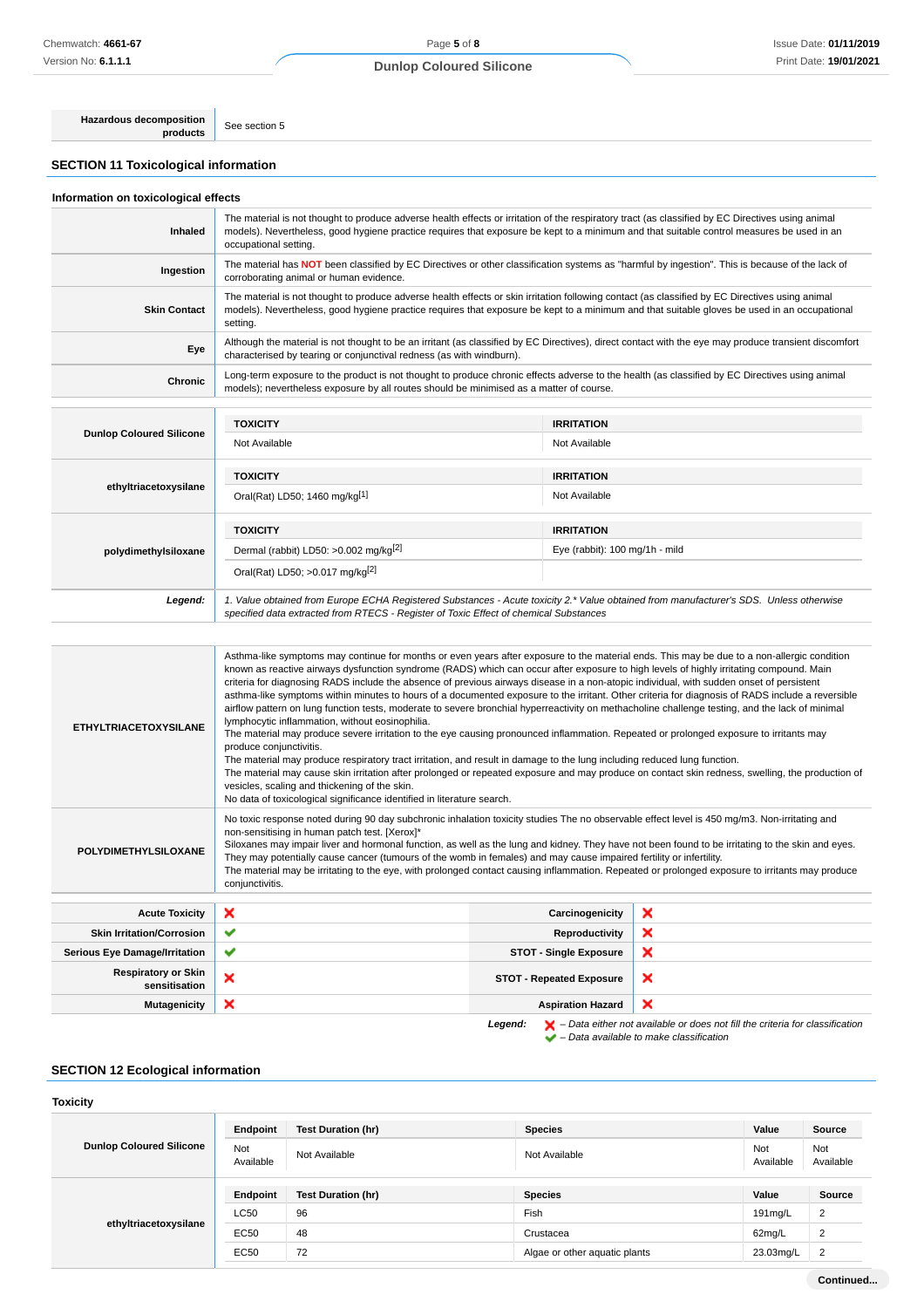|                      | <b>NOEC</b>                                                                                                                                                                                                                                                                                                                                                                                     | 72                                | Algae or other aguatic plants   | 16.98mg/L           |             |
|----------------------|-------------------------------------------------------------------------------------------------------------------------------------------------------------------------------------------------------------------------------------------------------------------------------------------------------------------------------------------------------------------------------------------------|-----------------------------------|---------------------------------|---------------------|-------------|
| polydimethylsiloxane | Endpoint<br><b>NOEL</b>                                                                                                                                                                                                                                                                                                                                                                         | <b>Test Duration (hr)</b><br>1512 | <b>Species</b><br>Not Available | Value<br>13.60-mg/L | Source<br>4 |
| Legend:              | Extracted from 1. IUCLID Toxicity Data 2. Europe ECHA Registered Substances - Ecotoxicological Information - Aquatic Toxicity 3. EPIWIN Suite<br>V3.12 (QSAR) - Aquatic Toxicity Data (Estimated) 4. US EPA, Ecotox database - Aquatic Toxicity Data 5. ECETOC Aquatic Hazard Assessment<br>Data 6. NITE (Japan) - Bioconcentration Data 7. METI (Japan) - Bioconcentration Data 8. Vendor Data |                                   |                                 |                     |             |

#### **Persistence and degradability**

| Ingradiant | Nater/Soil<br>****^^ | <b>Persistence: Air</b> |
|------------|----------------------|-------------------------|
| 'lane      | <b>HIGH</b>          | <b>HIGH</b>             |
|            |                      |                         |

## **Bioaccumulative potential**

| Ingredient            | <b>Bioaccumulation</b>   |
|-----------------------|--------------------------|
| ethyltriacetoxysilane | LOW (LogKOW = $0.7378$ ) |
|                       |                          |

#### **Mobility in soil**

| Ingredient            | <b>Mobility</b>      |
|-----------------------|----------------------|
| ethyltriacetoxysilane | $= 69.91$            |
| .                     | $\sim$ $\sim$ $\sim$ |

#### **SECTION 13 Disposal considerations**

| Recycle wherever possible or consult manufacturer for recycling options.<br>Consult State Land Waste Authority for disposal.<br>Product / Packaging disposal<br>Bury or incinerate residue at an approved site. | Waste treatment methods |                                                                          |
|-----------------------------------------------------------------------------------------------------------------------------------------------------------------------------------------------------------------|-------------------------|--------------------------------------------------------------------------|
|                                                                                                                                                                                                                 |                         | Recycle containers if possible, or dispose of in an authorised landfill. |

Ensure that the hazardous substance is disposed in accordance with the Hazardous Substances (Disposal) Notice 2017

#### **Disposal Requirements**

Not Applicable

Packages that have been in direct contact with the hazardous substance must be only disposed if the hazardous substance was appropriately removed and cleaned out from the package. The package must be disposed according to the manufacturer's directions taking into account the material it is made of. Packages which hazardous content have been appropriately treated and removed may be recycled.

The hazardous substance must only be disposed if it has been treated by a method that changed the characteristics or composition of the substance and it is no longer hazardous.

## **SECTION 14 Transport information**

| <b>Labels Required</b> |  |
|------------------------|--|
| Marine Pollutant NO    |  |

| $m$ an $n \in I$ vituturit | . <u>.</u>     |
|----------------------------|----------------|
| <b>HAZCHEM</b>             | Not Applicable |

#### **Land transport (UN): NOT REGULATED FOR TRANSPORT OF DANGEROUS GOODS**

#### **Air transport (ICAO-IATA / DGR): NOT REGULATED FOR TRANSPORT OF DANGEROUS GOODS**

#### **Sea transport (IMDG-Code / GGVSee): NOT REGULATED FOR TRANSPORT OF DANGEROUS GOODS**

**Transport in bulk according to Annex II of MARPOL and the IBC code**

**Transport in bulk in accordance with MARPOL Annex V and the IMSBC Code**

| <b>Product name</b>   | Group         |
|-----------------------|---------------|
| ethyltriacetoxysilane | Not Available |
| polydimethylsiloxane  | Not Available |

## **Transport in bulk in accordance with the ICG Code**

| <b>Product name</b>   | <b>Ship Type</b> |
|-----------------------|------------------|
| ethyltriacetoxysilane | Not Available    |
| polydimethylsiloxane  | Not Available    |

## **SECTION 15 Regulatory information**

#### **Safety, health and environmental regulations / legislation specific for the substance or mixture**

This substance is to be managed using the conditions specified in an applicable Group Standard

| <b>HSR Number</b> | <b>Group Standard</b>                                         |
|-------------------|---------------------------------------------------------------|
| HSR002544         | Construction Products (Subsidiary Hazard) Group Standard 2017 |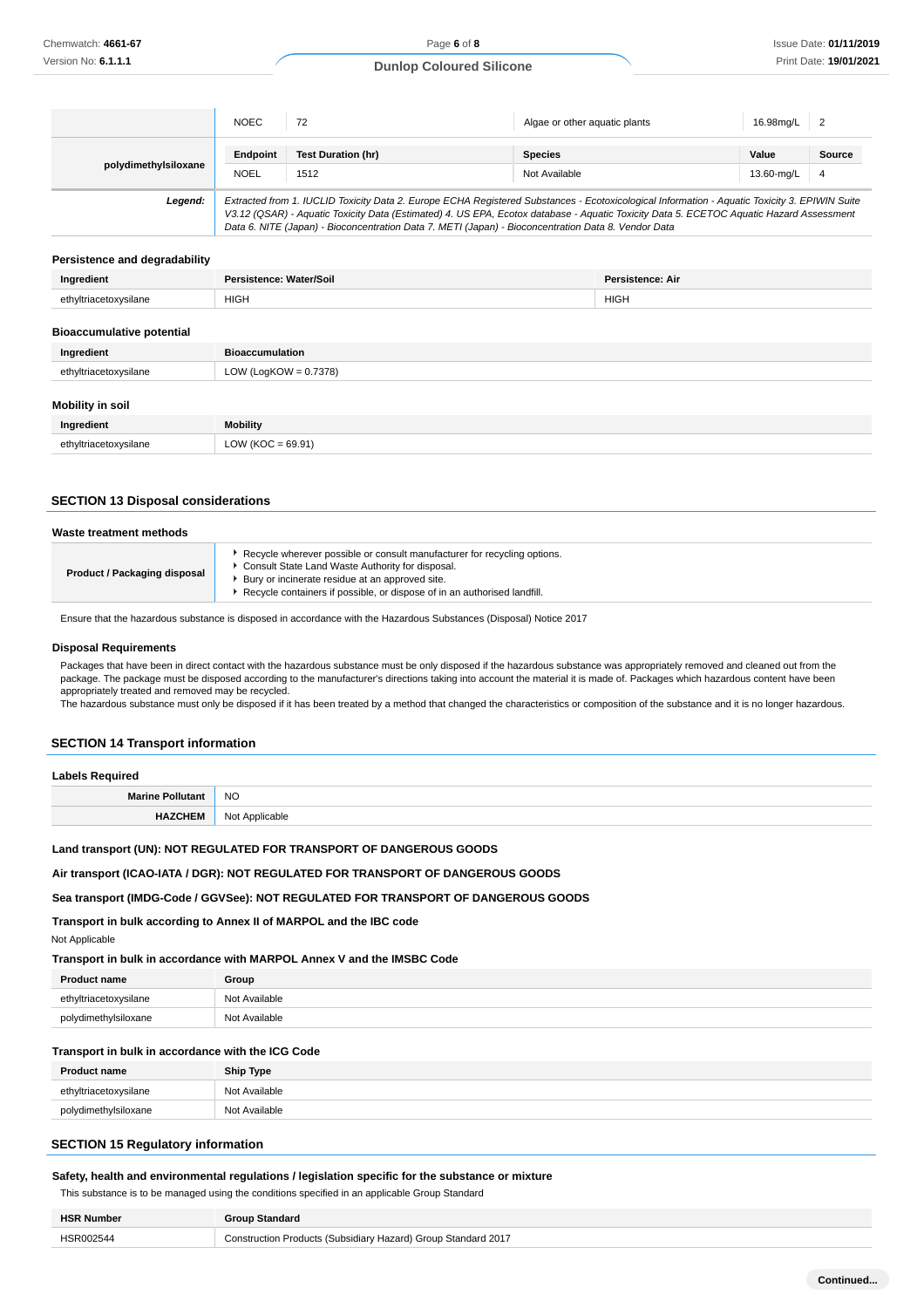| ethyltriacetoxysilane is found on the following regulatory lists |  |  |
|------------------------------------------------------------------|--|--|
|------------------------------------------------------------------|--|--|

New Zealand Inventory of Chemicals (NZIoC)

#### **polydimethylsiloxane is found on the following regulatory lists** ı

| New Zealand Approved Hazardous Substances with controls                                     |
|---------------------------------------------------------------------------------------------|
| New Zealand Hazardous Substances and New Organisms (HSNO) Act - Classification of Chemicals |

New Zealand Hazardous Substances and New Organisms (HSNO) Act - Classification of Chemicals - Classification Data New Zealand Inventory of Chemicals (NZIoC)

**Hazardous Substance Location**

Subject to the Health and Safety at Work (Hazardous Substances) Regulations 2017.

| <b>Hazard Class</b><br>ылазз | ıntities       |
|------------------------------|----------------|
| Not Applicable               | Not Applicable |

#### **Certified Handler**

Subject to Part 4 of the Health and Safety at Work (Hazardous Substances) Regulations 2017.

| <b>Class of substance</b> | Quantities     |
|---------------------------|----------------|
| Not Applicable            | Not Applicable |
|                           |                |

Refer Group Standards for further information

#### **Maximum quantities of certain hazardous substances permitted on passenger service vehicles**

Subject to Regulation 13.14 of the Health and Safety at Work (Hazardous Substances) Regulations 2017.

| <b>Hazard Class</b> | Gas (aggregate water capacity in mL) | Liquid (L) | Solid (kg)                                       | Maximum quantity per package for each classification |
|---------------------|--------------------------------------|------------|--------------------------------------------------|------------------------------------------------------|
| Not Applicable      | Not Applicable                       |            | Not Applicable   Not Applicable   Not Applicable |                                                      |

#### **Tracking Requirements**

Not Applicable

#### **National Inventory Status**

| <b>National Inventory</b>                          | <b>Status</b>                                                                                                                                                                                            |  |
|----------------------------------------------------|----------------------------------------------------------------------------------------------------------------------------------------------------------------------------------------------------------|--|
| Australia - AIIC / Australia<br>Non-Industrial Use | Yes                                                                                                                                                                                                      |  |
| Canada - DSL                                       | Yes                                                                                                                                                                                                      |  |
| Canada - NDSL                                      | No (ethyltriacetoxysilane; polydimethylsiloxane)                                                                                                                                                         |  |
| China - IECSC                                      | Yes                                                                                                                                                                                                      |  |
| Europe - EINEC / ELINCS / NLP                      | No (polydimethylsiloxane)                                                                                                                                                                                |  |
| Japan - ENCS                                       | No (polydimethylsiloxane)                                                                                                                                                                                |  |
| Korea - KECI                                       | Yes                                                                                                                                                                                                      |  |
| New Zealand - NZIoC                                | Yes                                                                                                                                                                                                      |  |
| Philippines - PICCS                                | Yes                                                                                                                                                                                                      |  |
| USA - TSCA                                         | Yes                                                                                                                                                                                                      |  |
| Taiwan - TCSI                                      | Yes                                                                                                                                                                                                      |  |
| Mexico - INSQ                                      | No (ethyltriacetoxysilane)                                                                                                                                                                               |  |
| Vietnam - NCI                                      | Yes                                                                                                                                                                                                      |  |
| Russia - ARIPS                                     | Yes                                                                                                                                                                                                      |  |
| Legend:                                            | Yes = All CAS declared ingredients are on the inventory<br>No = One or more of the CAS listed ingredients are not on the inventory and are not exempt from listing(see specific ingredients in brackets) |  |

#### **SECTION 16 Other information**

| <b>Davisio</b><br>Date: | .<br>01/<br>1/2019 |
|-------------------------|--------------------|
|                         | )3/2006<br>(17/0)  |

#### **SDS Version Summary**

| <b>Version</b> | <b>Issue Date</b> | <b>Sections Updated</b>                                                        |
|----------------|-------------------|--------------------------------------------------------------------------------|
|                | 24/03/2009        | Classification                                                                 |
| 6.1.1.1        | 01/11/2019        | One-off system update. NOTE: This may or may not change the GHS classification |

#### **Other information**

Classification of the preparation and its individual components has drawn on official and authoritative sources as well as independent review by the Chemwatch Classification committee using available literature references.

The SDS is a Hazard Communication tool and should be used to assist in the Risk Assessment. Many factors determine whether the reported Hazards are Risks in the workplace or other settings. Risks may be determined by reference to Exposures Scenarios. Scale of use, frequency of use and current or available engineering controls must be considered.